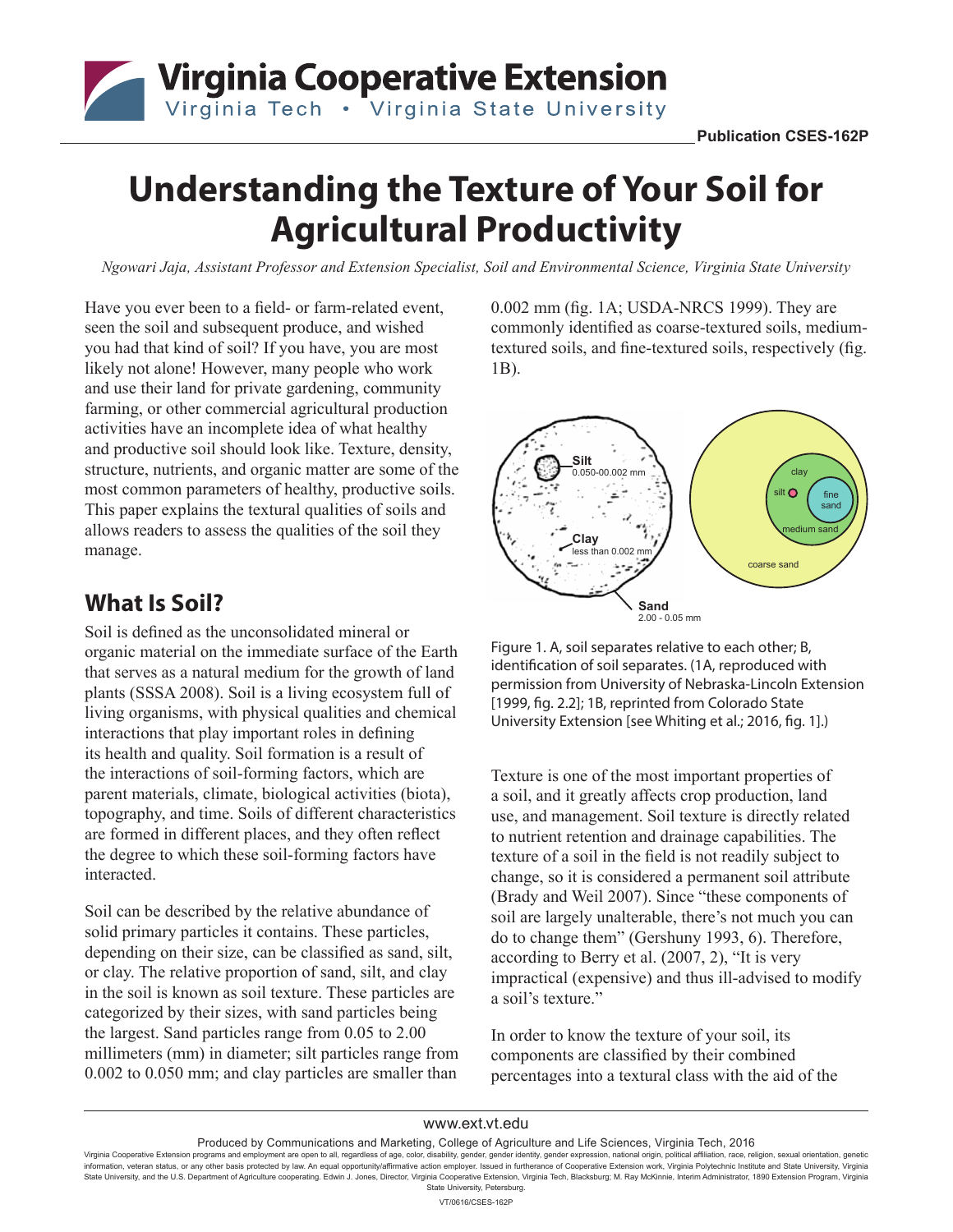textural triangle (USDA-NRCS 1999; fig. 2). The triangle has 12 different soil textural classes that are associated with various proportions of sand, silt, and clay, but soils can be generally categorized as one of the four major textural classes: sands, silts, loams, and clays (Berry et al. 2007). The dominant particle within each class gives the soil its characteristic texture, and there is hardly any soil that is 100 percent of one separate. Invariably, we have sandy soils, silty soils, clayey soils, loamy soils, and their combinations based on their location on the textural triangle.

#### **Soil Textural Triangle**



Figure 2. The textural triangle showing the 12 classes with arrows pointing to the area for 50 percent sand, 25 percent clay, and 25 percent silt separate. This soil is classified as sandy clay loam. (Reprinted from USDA-NRCS [1999].)

Soil properties influenced by soil texture include drainage, water-holding capacity, aeration, susceptibility to erosion, organic matter content, cation exchange capacity, pH buffering capacity, and soil tilth (Berry et al. 2007).

#### **Sand Separates (Coarse-Textured Soils)**

Sandy soils have a higher percentage of the sand fraction for any coarse-textured soil. For example, a soil with 72 percent sand, 10 percent silt, and 18 percent clay will be classified as sandy loam texture (fig. 2). Sandy loam will feel gritty to the touch and falls apart easily if formed into a ball when moist. It may form a weak ribbon — often less than 1 inch before it breaks. Sandy soils are also referred to as coarse-textured and have the tendency to drain quickly after rainfall or irrigation. Because they drain faster than other soil textures, they are subject to nutrient losses through leaching, and they also warm faster in the spring. Sandy soils tend to have a low pH and very little buffering capacity; hence, are often acidic.

#### **Silt Separates (Medium-Textured Soils)**

Silt-sized particles, which have separates that range from 0.002 to 0.05 mm (fig. 1A), are smaller than sand separates but larger than clay separates. Because they are intermediate-size separates, they might be fairly well-drained, but they usually retain more water than sandy soils. Soils with a greater percentage of silt separates have a floury appearance when dry and a smooth feel when moist, and they occasionally form some ribbons when pressed between the fingers. These soils have the tendency to compact easily when moist and form crusts when wet.

### **Clay Separates (Fine-Textured Soils)**

Clay separates are fine-textured, with the smallest separates among the three main types at less than 0.002 mm in diameter (fig. 1A). Also known as heavy soils, clay separates are sticky and smooth when moist and easily form into a ball or a ribbon if pressed between your fingers or rolled across your palm. Due to their small size, fine-textured soils tend to drain water slowly, can easily be compacted if trampled while wet, and harden when dry. Because of their tendency to hold more water and drain slowly, finetextured soils also warm up slowly during the spring.

#### **Loams (Medium-Textured Soils)**

Loams have relatively even amounts, or percentages, of sand, silt, and clay separates. The predominance of each soil separate indicates if it a sandy loam, silt loam, or clay loam. Loams are slightly gritty, relatively well-drained, and easy to work with agricultural tools. When moist, loam can form into a ball and hold its shape, but it still crumbles when gently squeezed. Loams usually hold water well and drain easily. The composition of loams on the textural triangle (USDA-NRCS 1999) is about 40 percent sand, 40 percent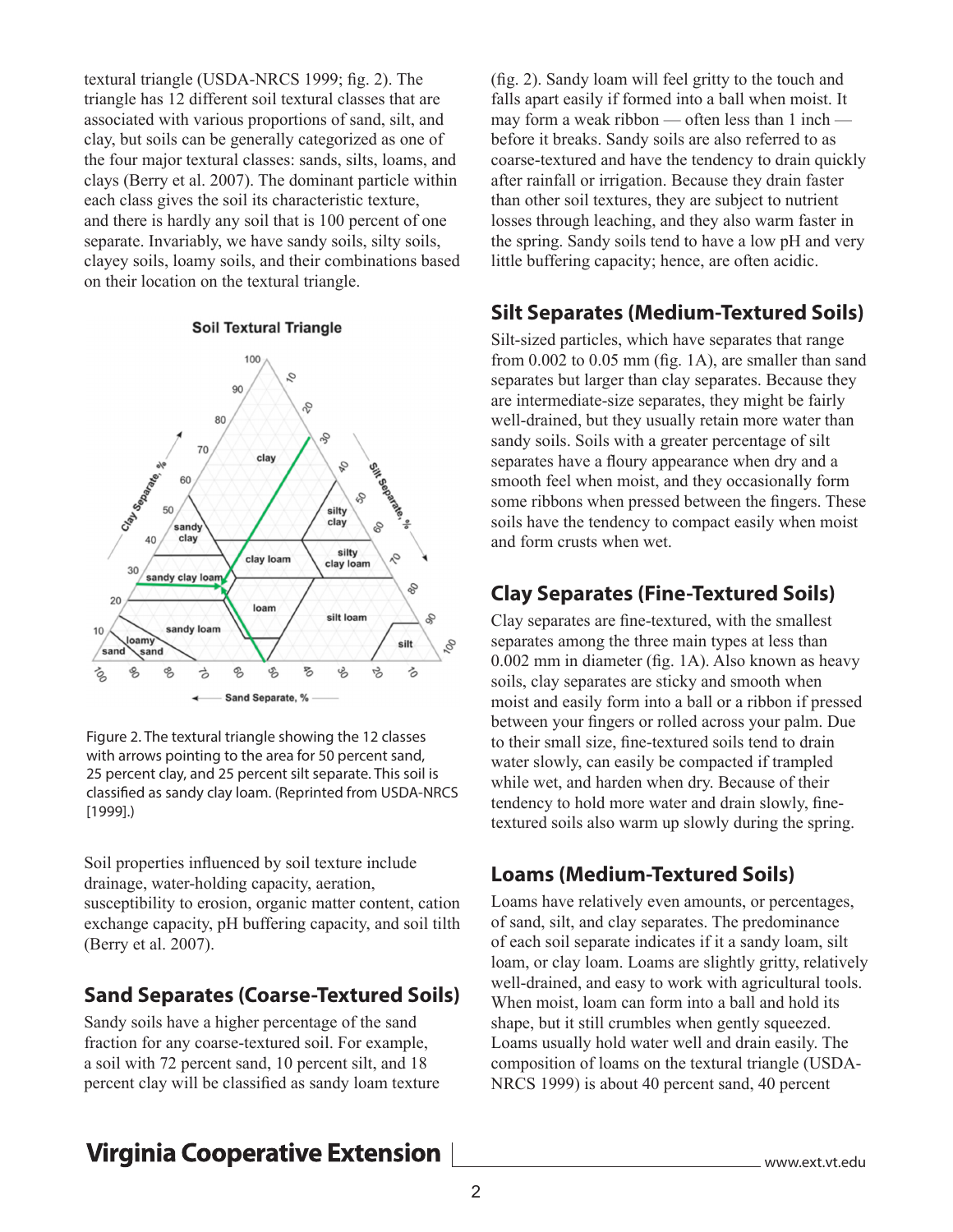silt, and 20 percent clay (fig. 2). Though generally considered the ideal soil texture, loams only signify the proportion of the separates they contain, which does not necessarily mean that the soils have all the important components, especially soil organic matter.

## **How To Determine Soil Texture**

There are several ways to determine the texture of soil. Methods that can be used for textural determination include the laboratory method, texture by feel, and the jar method. The soil map could be useful for surface soil determination if the area has been mapped or classified.

### **Laboratory Method**

Analysis by a soil testing laboratory is an accurate way to determine soil texture. Organic matter is removed before the analysis can be performed. Soil testing laboratories use several methods for analyzing soil texture (Klute 1986) and can require the help of an extension educator. You can contact a local Natural Resources Conservation Service office or the county agricultural and natural resources extension agent who can assist with locating a soil testing laboratory and provide information on soil sampling protocols.

### **Soil Texture by Feel**

Soil texture by feel is usually more of an estimation of the percentages of the separates based on feeling a moist soil with the fingers. Organic matter is not removed with the feel method and could influence the feel of sandy textures.

There are three types of soil-texture-by-feel tests (Berry et al. 2007; Whiting et al. 2016):

- 1. General feel tests Rub some moist soil between fingers.
- 2. Ball squeeze tests Squeeze a moistened ball of soil in the hand.
- 3. Ribbon tests Squeeze a moistened ball of soil out between thumb and fingers.

Figure 3 provides a schematic representation of the methods.

Following are some guidelines for judging soil texture by feel. Use about 25 grams of soil to conduct the



Figure 3. A flow diagram for texture by feel. (Reprinted from USDA-NRCS [1999]. Originally adapted from S.J. Thien, "A Flow Diagram for Teaching Texture-by-Feel Analysis," Journal of Agronomic Education 8 [1979]: 55.)

three types of tests. Add a few drops of water to moisten the soil if it is dry.

#### **Sand**

- Feels gritty when rubbed between fingers.
- Falls apart easily if formed into a ball and dropped from hand to hand.
- Forms a ribbon that is less than 1 inch long when a moistened ball is squeezed between the thumb and fingers.
- High organic matter, indicated by very dark soil colors, could make a longer ribbon and feel less gritty than light-colored soils.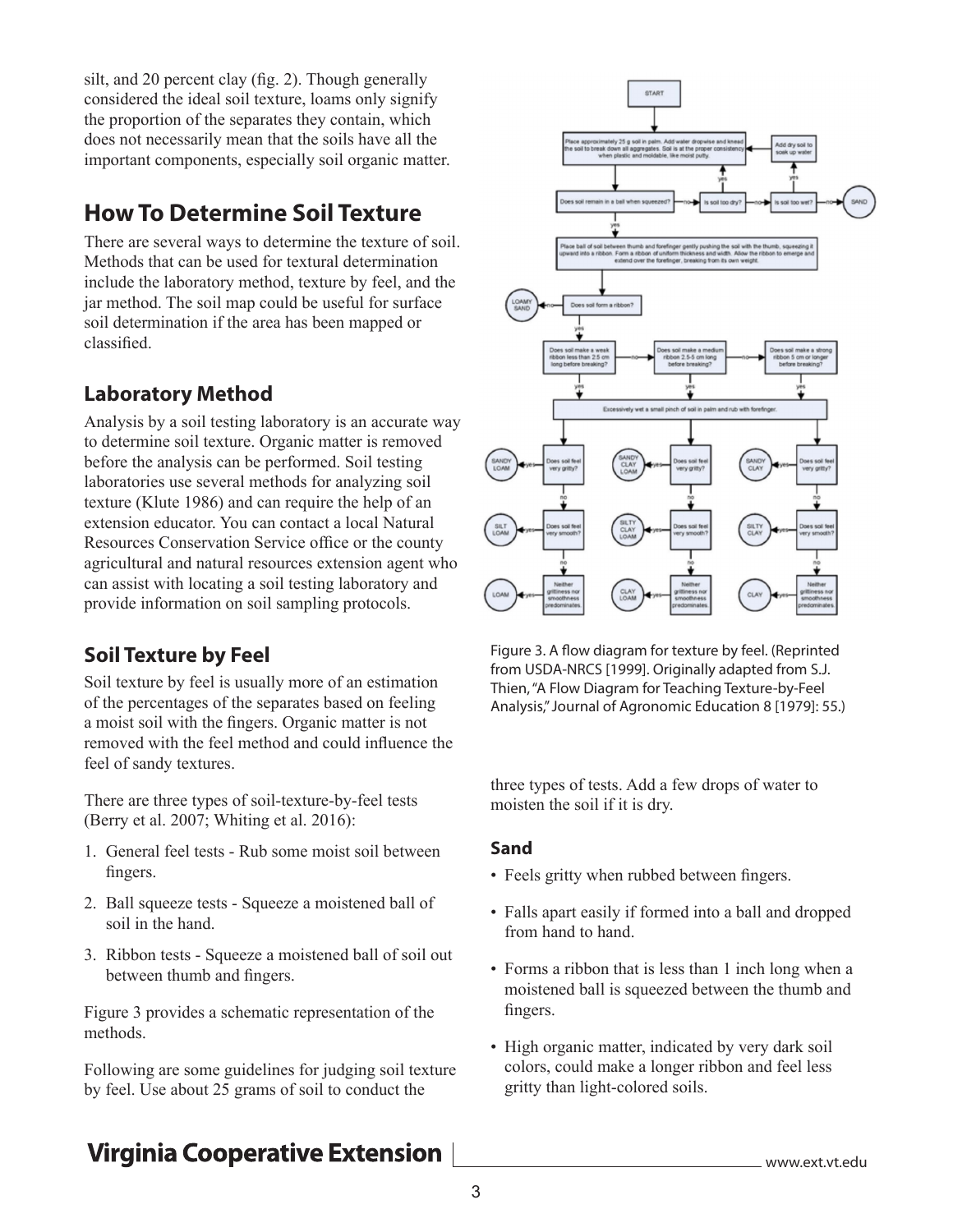#### **Silt**

- Feels smooth when moist and has a floury appearance when dry.
- Changes shape easily and breaks apart with slight pressure.
- Occasionally forms a ribbon when squeezed between fingers and thumb; the length of the ribbon depends on the clay content.

#### **Clay**

- Feels sticky and is bendable when moist.
- Forms a ball easily and resists breaking even when pressed.
- Forms a ribbon that could get up to 2 inches in length before breaking; a longer ribbon formed before it breaks indicates a greater percentage of clay.

#### **Loam**

- Feels somewhat gritty, yet is easy to work.
- Holds its shape if formed into a ball when moist, yet still breaks apart easily when squeezed.
- Should form a ribbon that is more than 1 inch in length that breaks when gently pressed.

### **The Jar Method**

The jar method is not very accurate, but it gives a general idea of what your soil texture could be. Organic matter is not removed before using the jar method, but it does not influence the results. You can independently use this method by following these steps:

- 1. Collect a few random samples of about 15 cm in depth from the intended field.
- 2. Spread out the sample on a newspaper to air-dry, removing all debris, roots, rocks, and boulders.
- 3. Collect the samples from different sections of the field and thoroughly mix all the soil samples when properly dried.
- 4. Crush the soil and lumps.
- 5. Measure out soil to fill about one-quarter of a tall, clear, slender jar.
- 6. Add a teaspoon of powdered Cascade or other nonfoaming dishwasher detergent.
- 7. Cover with a tight-fitting lid and shake vigorously for about 15 minutes.
- 8. Set the jar where it will not be disturbed for two days or more, which allows the soil separates to settle according to their sizes (fig. 4).
- 9. After one minute of settling, mark the obvious separate on the jar, indicating the sand.
- 10. After two hours, mark the depth of silt.
- 11. After the water clears about two or more days — mark the depth of clay.
- 12. Measure the thickness of each depth the sand, silt, and clay — record it, and then add them up. The sum will provide the total thickness of all separates.
- 13. To calculate the percentage of each separate, use the formula
- clay (or silt or sand)  $=$  percent clay (or silt or sand). total thickness

The summed percentages of clay, silt, and sand will be roughly 100 percent, and the soil texture can be estimated using the textural triangle (fig. 2). You can also use a soil texture calculator where you input the calculated percentages to get your soil texture (USDA-NRCS 2000). Now that the dominant component of the soil has been determined to be sandy, silty, clayey, or loamy, it is easier to plan on making the most of the soil texture.

#### **Soil Maps**

The soil map is widely known and used by farmers and producers as an alternative method of estimating the surface soil textural class. Digital soil survey maps are readily available on the internet using the Web Soil Survey (USDA-NRCS 2015). Soil maps are much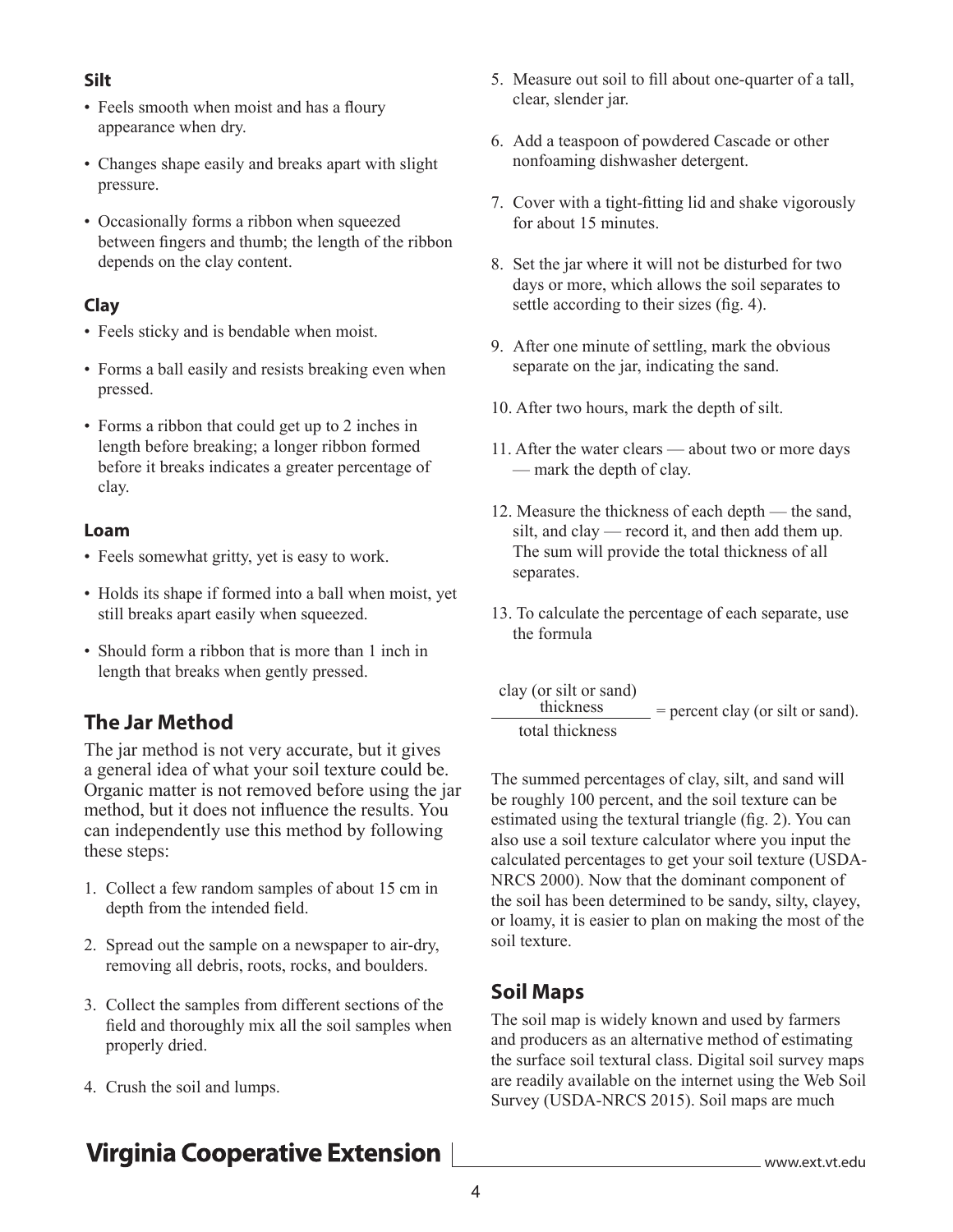

**Clay layer** – water clears **Silt layer** – 2 hours **Sand layers** – 1 minute

Figure 4. Measuring soil texture using the jar method. (Reprinted from Colorado State University Extension [see Whiting et al.; 2016, fig. 3].)

more useful for estimating soil type (i.e., soil series), soil depth, presence of a natural pan, and other specific soil features. The U.S. Department of Agriculture National Resources and Conservation Service and the Soil and Water Conservation District offices in your region as well as the county agricultural and natural resources extension agent will be helpful in locating areas that have been mapped and how to use the maps.

# **Soil Texture and Crop Choice**

Regardless of the texture, every soil type has an inherent capability and its own advantages. The chemical relationships influencing soil fertility are complex and are affected by the parent material from which soil develops, the type of clay present, and the proportions of the different-sized particles — sand, silt, and clay — which also have important effects on soil structure (FAO 2016). Soil type, texture, and quality vary from region to region and from garden to garden. The soil that is best for plant growth is directly related to the type of plants being grown. This means that each plot of land will have its own blend of minerals, organic matter, and inorganic matter, which largely determines the crops or plants that can grow successfully. Therefore, knowing your soil texture is beneficial because it provides a tool for choosing the right plants for your garden/land and the best opportunity for knowing how to maintain the plants in

a healthy and productive soil. Selecting the right crop for the given soil conditions and climate can optimize yields and save water required for irrigation (Spuhler and Carle 2010).

After you have determined your soil texture, the next step is the crop or plant selection based on the soil. What is the general category of crops that would benefit the soil the most? For sandy soils, the categories of crops that would be profitable include vegetable root crops like carrots, potatoes, and shrubs, and bulbs like tulips and sun roses, as well as lettuce, collard greens, tomatoes, raspberries, and blackberries, among others. Clayey soils would be great for perennials and shrubs like aster and flowering quince; summer crop vegetables like corn, cucumbers, and peppers; fruits like grapes, berries, apples, and peaches; and ornamental trees like lavender, cactus, and cherry blossom. Silty soils would be suitable for shrubs such as blackberry, beach rose, and raspberry; climbers such as cucumber, hops, and grapes; grasses such as rye, wheat, and corn; and perennials such as ginger, strawberry, and tomato. Many moisture-loving trees as well as vegetable and fruit crops do well in silty soils that have adequate drainage (Barton 2013).

Loam soils are generally considered the most productive because they have an even mix of all the soil separates. Therefore, loam would be favorable for many crops, including climbers, bamboos, perennials, shrubs, and tubers, as well as most vegetable and berry crops.

### **Managing and Benefiting From Your Soil Regardless of Soil Texture**

Soil needs to be managed to be productive and sustainable. Regardless of the soil texture and its eventual use for production, soil quality can become depleted from continuous use. Therefore, a consistent management plan is needed for soil (Jaja 2015; USDA-NRCS 2011). To improve soil tilth, nutrient status, biological communities, aeration, and structure, organic matter should be added regularly. Adding organic matter does not change the texture of soil, but it does change the physical properties related to the texture. Organic matter will help improve the structure in a heavy clay texture or a loose, sandy texture. Better structure invariably improves drainage, aeration, water